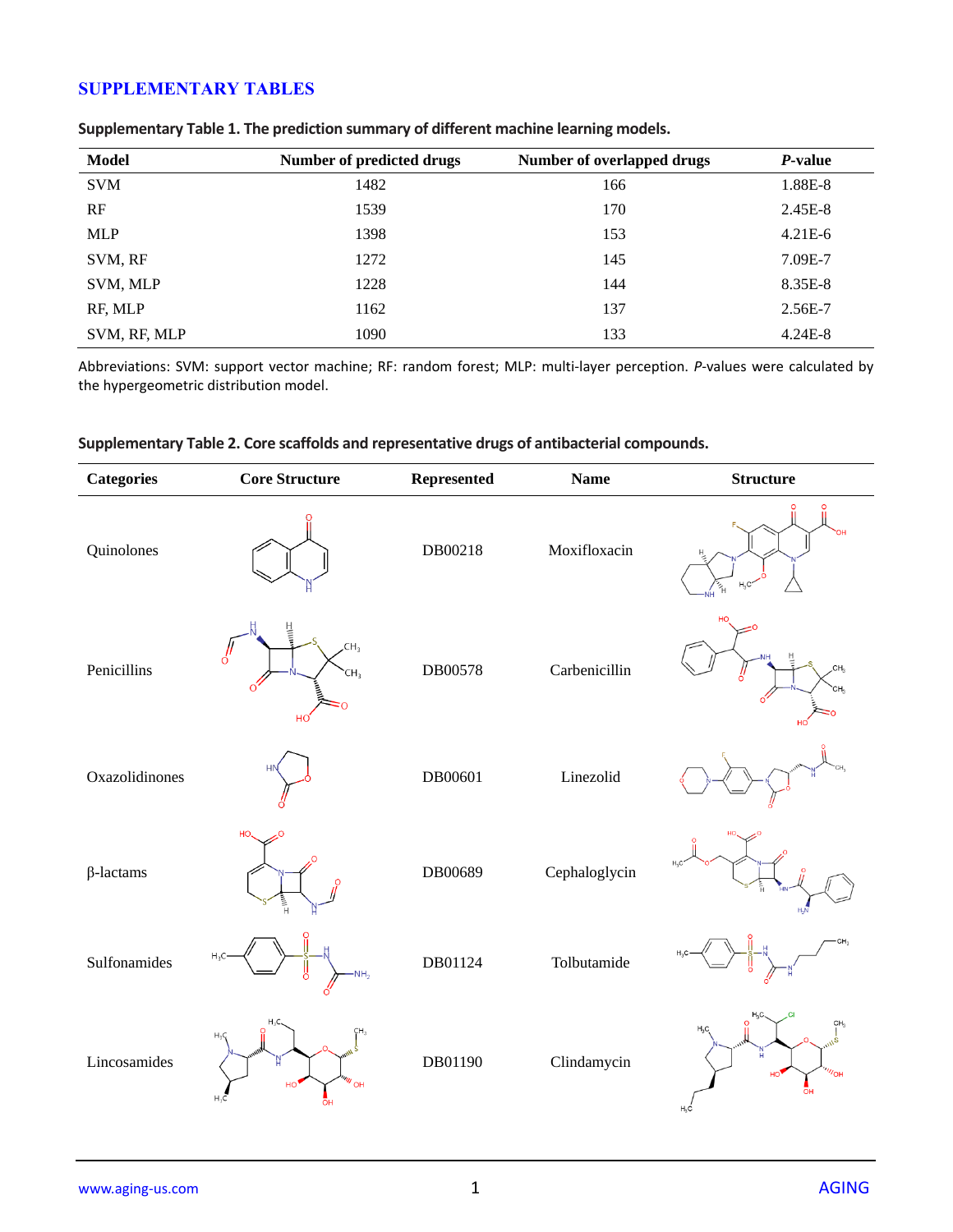| Carbapenems    | 빟<br>H<br>O,<br>ЭΗ | DB01598 | Imipenem  | NH <sub>2</sub><br>OH<br>--<br>브<br>$H_3C-$<br>DН |
|----------------|--------------------|---------|-----------|---------------------------------------------------|
| Cephalosporins | $H_2N$<br>OН       | DB04570 | Latamoxef | 쁑<br>$\frac{N}{H}$<br>$H_3C$                      |

## **Supplementary Table 3. Novel predicted antibacterial drugs with high similarity to core scaffolds.**

| <b>Categories</b> | <b>Predicted Drug</b> | <b>Query Size</b> | <b>Target</b><br><b>Size</b> | <b>MCS Size</b> | <b>Tanimoto</b><br><b>Coefficient</b> | Overlap<br>Coefficient |
|-------------------|-----------------------|-------------------|------------------------------|-----------------|---------------------------------------|------------------------|
| Quinolones        | DB08820               | 11                | 29                           | 11              | 0.38                                  | 1.00                   |
| Sulfonamides      | DB00222               | 14                | 34                           | 14              | 0.41                                  | 1.00                   |
| Sulfonamides      | DB01016               | 14                | 33                           | 14              | 0.42                                  | 1.00                   |
| Sulfonamides      | DB01067               | 14                | 31                           | 14              | 0.45                                  | 1.00                   |
| Sulfonamides      | DB01251               | 14                | 37                           | 14              | 0.38                                  | 1.00                   |
| Oxazolidinones    | DB00315               | 6                 | 21                           | 6               | 0.29                                  | 1.00                   |
| Oxazolidinones    | DB00660               | 6                 | 16                           | 6               | 0.38                                  | 1.00                   |
| Oxazolidinones    | DB06228               | 6                 | 29                           | 6               | 0.21                                  | 1.00                   |
| Sulfonamides      | DB00559               | 14                | 39                           | 13              | 0.33                                  | 0.93                   |
| Sulfonamides      | DB08439               | 14                | 26                           | 13              | 0.48                                  | 0.93                   |
| Quinolones        | DB00385               | 11                | 51                           | 10              | 0.19                                  | 0.91                   |
| Quinolones        | DB00445               | 11                | 39                           | 10              | 0.25                                  | 0.91                   |
| Quinolones        | DB00524               | 11                | 24                           | 10              | 0.40                                  | 0.91                   |
| Quinolones        | DB00670               | 11                | 26                           | 10              | 0.37                                  | 0.91                   |
| Quinolones        | DB00694               | 11                | 38                           | 10              | 0.26                                  | 0.91                   |
| Quinolones        | DB00695               | 11                | 21                           | 10              | 0.45                                  | 0.91                   |
| Quinolones        | DB00796               | 11                | 45                           | 10              | 0.22                                  | 0.91                   |
| Quinolones        | DB00904               | 11                | 22                           | 10              | 0.43                                  | 0.91                   |
| Quinolones        | DB00963               | 11                | 20                           | 10              | 0.48                                  | 0.91                   |
| Quinolones        | DB00997               | 11                | 39                           | 10              | 0.25                                  | 0.91                   |
| Quinolones        | DB01009               | 11                | 19                           | 10              | 0.50                                  | 0.91                   |
| Quinolones        | DB01022               | 11                | 33                           | 10              | 0.29                                  | 0.91                   |
| Quinolones        | DB01117               | 11                | 26                           | 10              | 0.37                                  | 0.91                   |
| Quinolones        | DB01148               | 11                | 29                           | 10              | 0.33                                  | 0.91                   |
| Quinolones        | DB01177               | 11                | 36                           | 10              | 0.27                                  | 0.91                   |
| Quinolones        | DB01204               | 11                | 32                           | 10              | 0.30                                  | 0.91                   |
| Quinolones        | DB01205               | 11                | 22                           | 10              | 0.43                                  | 0.91                   |
| Quinolones        | DB01325               | 11                | 18                           | 10              | 0.53                                  | 0.91                   |
| Quinolones        | DB01419               | 11                | 42                           | 10              | 0.23                                  | 0.91                   |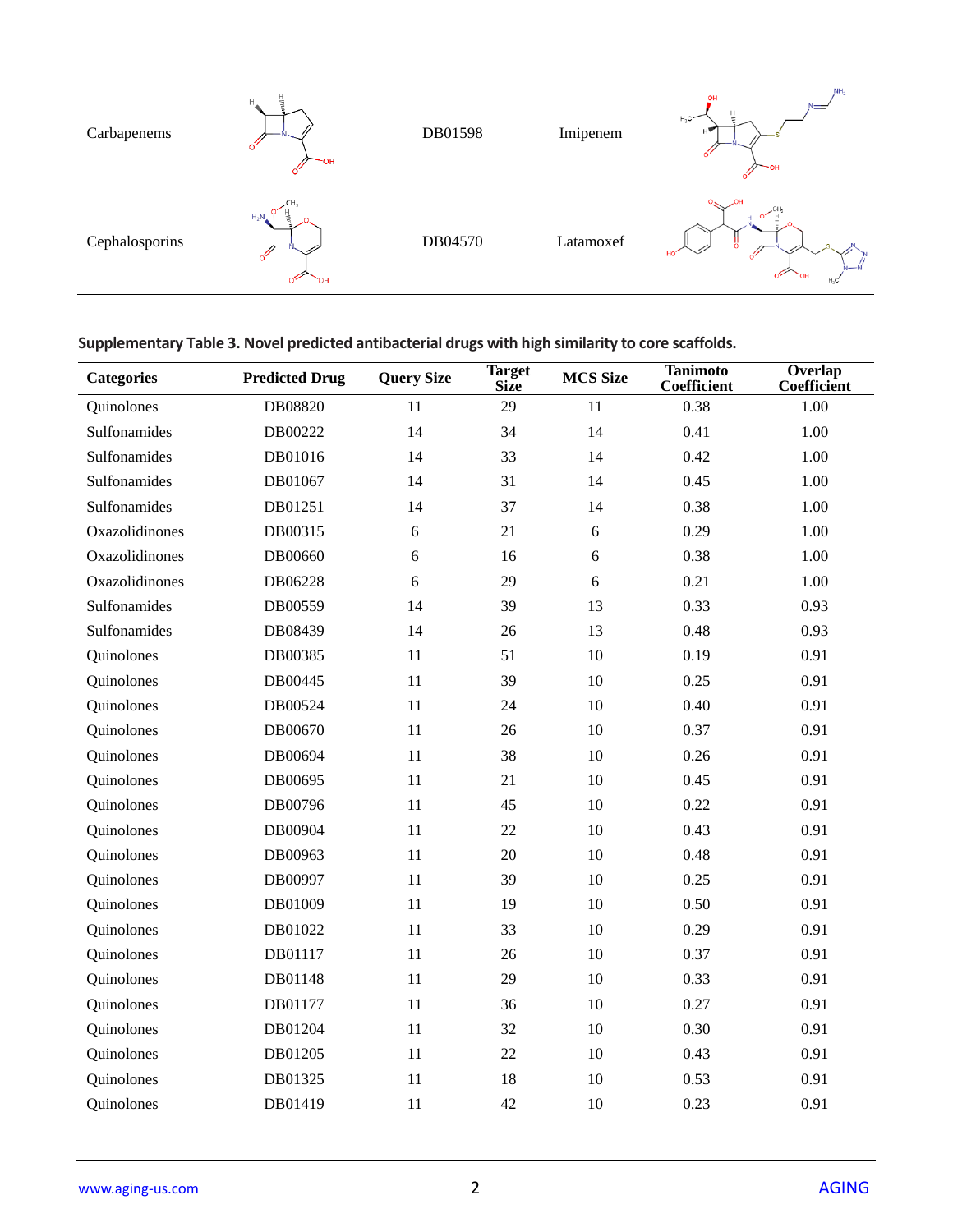| Quinolones   | DB01698 | 11 | 43 | 10     | 0.23 | 0.91 |
|--------------|---------|----|----|--------|------|------|
| Quinolones   | DB02266 | 11 | 20 | 10     | 0.48 | 0.91 |
| Quinolones   | DB04880 | 11 | 17 | $10\,$ | 0.56 | 0.91 |
| Quinolones   | DB05239 | 11 | 30 | 10     | 0.32 | 0.91 |
| Quinolones   | DB06193 | 11 | 24 | $10\,$ | 0.40 | 0.91 |
| Quinolones   | DB06207 | 11 | 35 | $10\,$ | 0.28 | 0.91 |
| Quinolones   | DB08822 | 11 | 42 | 10     | 0.23 | 0.91 |
| Quinolones   | DB08881 | 11 | 33 | $10\,$ | 0.29 | 0.91 |
| Quinolones   | DB08911 | 11 | 37 | $10\,$ | 0.26 | 0.91 |
| Quinolones   | DB08995 | 11 | 43 | $10\,$ | 0.23 | 0.91 |
| Quinolones   | DB09079 | 11 | 40 | $10\,$ | 0.24 | 0.91 |
| Quinolones   | DB09183 | 11 | 35 | $10\,$ | 0.28 | 0.91 |
| Quinolones   | DB09214 | 11 | 19 | $10\,$ | 0.50 | 0.91 |
| Quinolones   | DB11363 | 11 | 36 | 10     | 0.27 | 0.91 |
| Quinolones   | DB11577 | 11 | 28 | 10     | 0.34 | 0.91 |
| Quinolones   | DB11689 | 11 | 27 | 10     | 0.36 | 0.91 |
| Quinolones   | DB11699 | 11 | 21 | 10     | 0.45 | 0.91 |
| Quinolones   | DB11967 | 11 | 27 | $10\,$ | 0.36 | 0.91 |
| Quinolones   | DB11986 | 11 | 41 | $10\,$ | 0.24 | 0.91 |
| Quinolones   | DB13225 | 11 | 22 | 10     | 0.43 | 0.91 |
| Quinolones   | DB15477 | 11 | 30 | $10\,$ | 0.32 | 0.91 |
| Lincosamides | DB09419 | 24 | 10 | 9      | 0.36 | 0.90 |

Abbreviation: MCS: maximum common substructure. Tanimoto Coefficient = MCS Size/(Query Size + Target Size − MCS Size) Overlap Coefficient = MCS Size/min(Query Size, Target Size). The MCS algorithm was used to calculate structural similarities among small molecules. A total of 957 predicted novel antibacterial drugs were calculated among 8 core structures. The table showed 51 predicted drugs with an overlap coefficient >0.9 among 8 core structures, the results are sorted by overlap coefficient from high to low.

### **Supplementary Table 4. Details of the 9 predicted novel antibacterial drugs.**

| Drug ID | <b>Name</b>      | <b>Structure</b>                  | <b>Class</b>                | <b>Indication</b>                                                                                                                                  |
|---------|------------------|-----------------------------------|-----------------------------|----------------------------------------------------------------------------------------------------------------------------------------------------|
| DB00228 | Enflurane        | <b>CI</b><br>O                    | Organofluorides             | Analgesia<br>General anesthesia                                                                                                                    |
| DB00531 | Cyclophosphamide | <b>NH</b><br>$\circ$<br><b>CI</b> | Organonitrogen<br>compounds | Lymphoma<br>Multiple myeloma<br>Leukemia<br>Mycosis fungoides<br>Neuroblastoma<br>Ovarian adenocarcinoma<br>Retinoblastoma<br><b>Breast cancer</b> |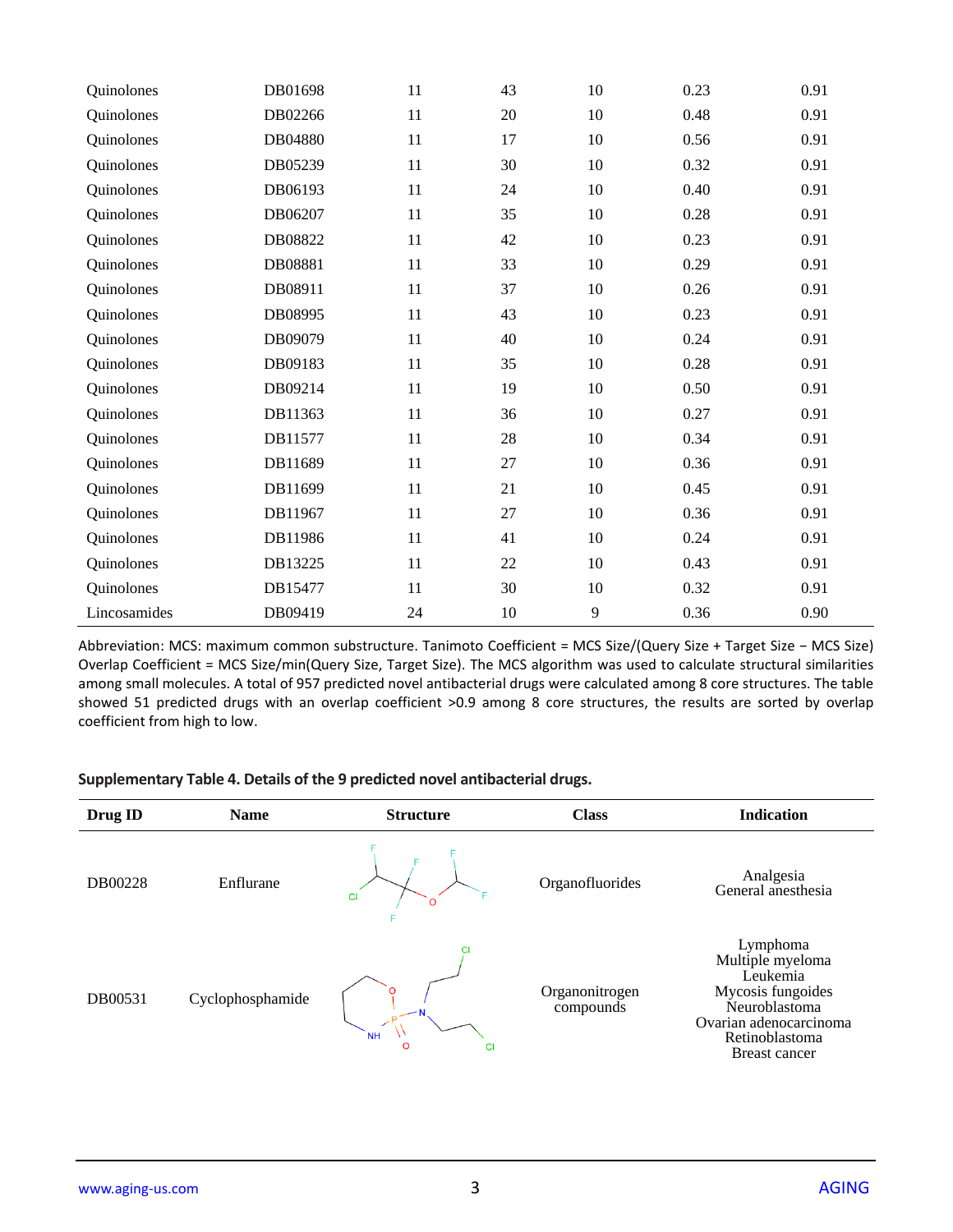| DB00753 | Isoflurane     | <b>CI</b>       | Organofluorides                        | General anesthesia                                                                                                                                                                    |
|---------|----------------|-----------------|----------------------------------------|---------------------------------------------------------------------------------------------------------------------------------------------------------------------------------------|
| DB00964 | Apraclonidine  | H2N             | Benzene and<br>substituted derivatives | Ocular hypertension<br>Postsurgical ocular<br>hypertension                                                                                                                            |
| DB01028 | Methoxyflurane | <b>CI</b>       | Organooxygen<br>compounds              | General anesthesia                                                                                                                                                                    |
| DB01057 | Echothiophate  |                 | Organonitrogen<br>compounds            | Accommodative component<br>in esotropia<br>Chronic angle-closure<br>glaucoma<br>Open-angle glaucoma<br>Nonuveitic secondary<br>glaucoma                                               |
| DB01181 | Ifosfamide     | CI<br><b>CI</b> | Oxazaphosphinanes                      | Germ cell testicular cancer<br>Cervical cancer<br>Soft tissue sarcomas<br>Osteosarcoma<br><b>Bladder</b> cancer<br>Ovarian cancer<br>Small cell lung cancer<br>Non-Hodgkin's lymphoma |
| DB01189 | Desflurane     |                 | Organofluorides                        | General anesthesia<br>Maintenance of anesthesia<br>therapy                                                                                                                            |
| DB01236 | Sevoflurane    |                 | Organooxygen<br>compounds              | General anesthesia                                                                                                                                                                    |

### **Supplementary Table 5. Binary bits of different types of molecular fingerprints or vector features were used for machine learning modeling.**

| <b>Compound Features</b> | <b>Description</b>                              | <b>Number of features</b> |
|--------------------------|-------------------------------------------------|---------------------------|
| Molecular fingerprints   |                                                 |                           |
| FP <sub>2</sub>          | FP2 Fingerprints                                | 1024                      |
| FP3                      | FP3 Fingerprints                                | 210                       |
| FP4                      | FP4 Fingerprints                                | 307                       |
| <b>DLFP</b>              | Daylight-like Fingerprints                      | 2048                      |
| <b>MACCS</b>             | <b>MACCS</b> keys                               | 166                       |
| ECFP <sub>2</sub>        | Extended-Connectivity Fingerprints, Iteration 1 | 1024                      |
| ECFP4                    | Extended-Connectivity Fingerprints, Iteration 2 | 1024                      |
|                          |                                                 |                           |